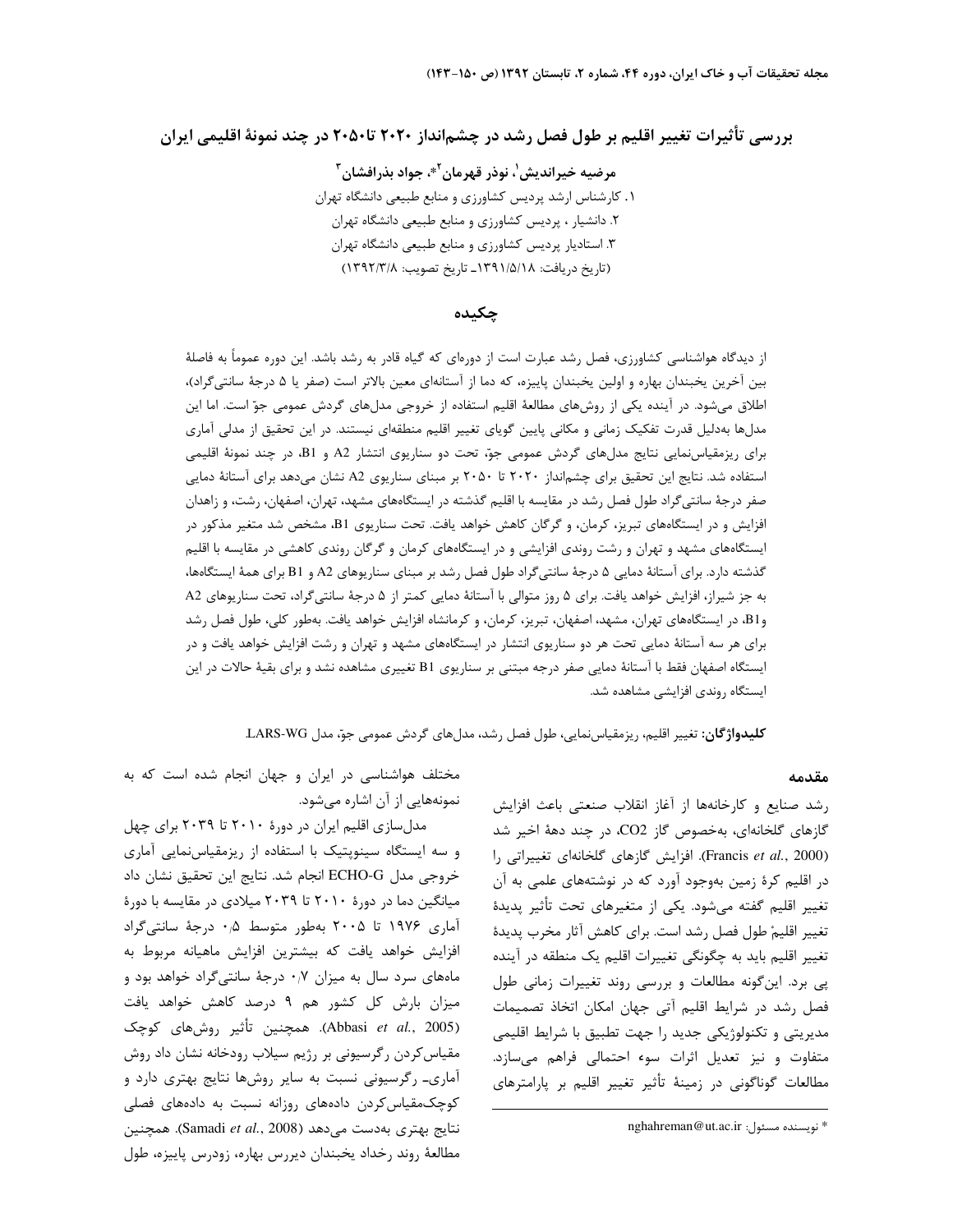دورهٔ بدون یخبندان، و تعداد روزهای یخبندان بهمنظور کاهش خسارات کشاورزی در کشور ایران حاکی از آن بود که جز در تبریز و زاهدان طول دورهای که گیاه دور از ریسک مواجهه با يخبندان مى تواند رشد كند بهطور معنادارى افزايش يافته است. همچنین جز زاهدان تعداد روزهای پخبندان در سایر ایستگاهها بهطور معناداری کاهش یافته است (Varshavian et al., 2007).

در مطالعات انجامشده در خارج از کشور ایران نیز می توان به تحلیل روند طول فصل رشد در آلاسکا پرداخت. این تحقیق روند طول فصل رشد و تاریخ اولین یخبندان پاییز و آخرین یخبندان بهار را در هشت ایستگاه هواشناسی بین سال های ۱۹۲۴ و ۱۹۸۹ ارزیابی میکند. دو دمای حداقل صفر و ۳ درجهٔ سانتی گراد بهعنوان معیار مشخصشدن تاریخهای یخبندان استفاده شدند. محاسباتْ روند افزایشی طول فصل رشد را در سه ایستگاه نشان میدهد که نتیجهٔ رخداد زودتر یخبندانهای دیررس بهاره است. همچنین مشخص شد طول فصل رشد در سه ایستگاه دیگر، طی دورهٔ آماری ۱۹۷۰ تا ۱۹۴۰، کوتاهتر شد (Sharratt, 1992). در تحقیق دیگری روند تغییرات برخی شاخصهای اقلیمی۔ کشاورزی (طول فصل رشد، تاریخ آخرین يخبندان بهاره، درجهٔ روزهاى بالاتر از صفر درجه قبل از آخرين یخبندان بهاره) طی دورهٔ ۱۹۷۶ تا ۲۰۰۴ در چند منطقهٔ رومانی مطالعه شد. نتایج بیانگر افزایش نسبی طول دورهٔ بدون يخبندان و عدم تغيير معنادار طول دورة رشد است Mateescu) et al., 2007). در مرور جامع دیگری تغییرات طول فصل رشد طی قرن گذشته بررسی شد. نتایج مطالعه نشان داد در مجموع تغييرات درون ساليانهٔ اين كميت بيشتر از تغييرات ساليانه است. بیشتر این تغییرات در طول فصل رشد و مراحل فنولوژیکی در سی سال آخر قرن رخ داده است .(Linderholm (2006. از مطالعات تأثير تغيير اقليم مي¤وان به مطالعهٔ تغييرات طول فصل رشد در چهارده حوزهٔ آب ریز در یازده ایالت امریکا اشاره کرد. نتایج مطالعه در مقادیر سالیانهٔ طول فصل رشد، به میزان متوسط ۲۴ تا ۲۷ روز در سه سناریوی انتشار گازهای گلخانهای، در همهٔ حوزههای مطالعاتی افزایش نشان داد. بیشترین افزایش در مناطق کوهستانی و کمترین آن در دشتهای غرب میانه و شمال شرق و جنوب شرق مشاهده شد .(Christiansen, 2011)

هدف اصلی این مطالعه مقایسهٔ میانگین طول فصل رشد برای اقلیم گذشته و آینده در اقالیم مختلف ایران بر اساس سناريوهاي مختلف تغيير اقليم است.

# مواد و روشها

#### دادههای استفادهشده

در این مطالعه از آمار دوازده ایستگاه هواشناسی سینویتیک

تهران، بندرعباس، شيراز، اصفهان، بوشهر، زاهدان، كرمان، كرمانشاه، تبريز، مشهد، گرگان، و رشت با توجه به سه اصل تنوع اقلیمی (جدول ۱) و پراکنش جغرافیایی مناسب و وضعیت آماری (طول دوره و کامل بودن دادهها) استفاده شد. این دادهها شامل بارندگی و حداقل و حداکثر دما در مقیاس روزانه در دورهٔ آماري چهل و چهار ساله (۱۹۶۱ـ ۲۰۰۵) است.

### تعاريف طول فصل رشد

طول فصل رشد تابعی از دماست. سه تعریف به کاررفته در این مقاله عبارتاند از:

١. در امريكا و كانادا فصل رشد معمولاً عبارت است از تعداد روزهای مابین آخرین و اولین یخبندان (دمای شبانهروزی صفر درجهٔ سانتی گراد و کمتر) که عموماً حد فاصل ماههای می تا اكتبر است (Rabeson, 2002).

۲. در اکثر مناطق اروپا طول فصل رشد عبارت است از متوسط تعداد روزهای سال، که میانگین دمای شبانهروزی آن حداقل ۵ درجهٔ سانتیگراد و در برخی مناطق ۶ درجهٔ سانتیگراد است. این دوره عموماً بین ماههای آوریل تا اکتبر است؛ گرچه بر حسب عرض جغرافیایی و ارتفاع تغییرات چشمگیری دارد.

۳. در انگلستان شروع فصل رشد زمانی است که متوسط دمای هوا در پنج روز متوالی از ۵ درجهٔ سانتیگراد تجاوز کند و خاتمهٔ آن زمانی است که متوسط دمای هوا در پنج روز متوالی از ۵ درجهٔ سانتیگراد کمتر باشد. دمای ۵<sup>Co</sup> معمولاً آستانهٔ پایین تحمل اکثر گیاهان در طول چرخهٔ زندگی آنها در نظر گرفته می شود (Frich *et al.,* 2002).

جدول ۱. نوع اقلیم ایستگاههای منتخب در سیستم طبقهبندی اقلیمی

| دومار ىن تسىرس باقىيە |                                        |                                           |                     |  |  |
|-----------------------|----------------------------------------|-------------------------------------------|---------------------|--|--|
| نوع اقليم             | ميانگين<br>بارندگى<br>ساليانه mm       | ميانگين<br>دمای<br>$^0\mathrm{C}$ ساليانه | ايستگاه<br>سينوپتيک |  |  |
| خشک بیابانی           | $\mathbf{Y}\mathbf{Y}\mathbf{P}_{l}$   | $\mathbf{Y}_i \mathbf{Y}_j$               | تهران               |  |  |
| فراخشك                | $\mathsf{Y}\mathsf{Y}\mathsf{A}_i$     | ۲۶۹                                       | بندر عباس           |  |  |
| نيمەخشک معتدل         | $\mathsf{YYA}_{1}$                     | Y/Y                                       | شيراز               |  |  |
| خشک بیابانی           | $\mathcal{N} \cdot \mathcal{N}$        | $\frac{1}{2}$                             | اصفهان              |  |  |
| فراخشک                | ۳۵۳/۶                                  | ۲۴،۵                                      | بوشهر               |  |  |
| فراخشک بیابانی        | 15.1                                   | $\mathbf{r} \cdot \mathbf{r}$             | زاهدان              |  |  |
| خشک بیابانی           | $1 \text{r} \Delta_i \cdot$            | $\Delta/\Lambda$                          | كرمان               |  |  |
| نيمەخشک سرد           | $\mathfrak{r}\Delta\mathfrak{s}_{i}$ . | $\mathcal{N}_{f}$                         | کر مانشاہ           |  |  |
| نيمەخشک               | $\mathbf{r}\cdot\mathbf{r}$            | $\mathbf{Y}_i$                            | تبريز               |  |  |
| نيمەخشک               | $\mathsf{Y}\mathsf{F}\mathsf{Y}_1$     | $\mathcal{N}_{f}$                         | مشهد                |  |  |
| مديترانهاي            | $\Delta \Delta \cdot$                  | $V/\mathcal{A}$                           | گر گان              |  |  |
| خيلي مرطوب نوع الف    | 1409/                                  | ۱۵ $\beta$                                | رشت                 |  |  |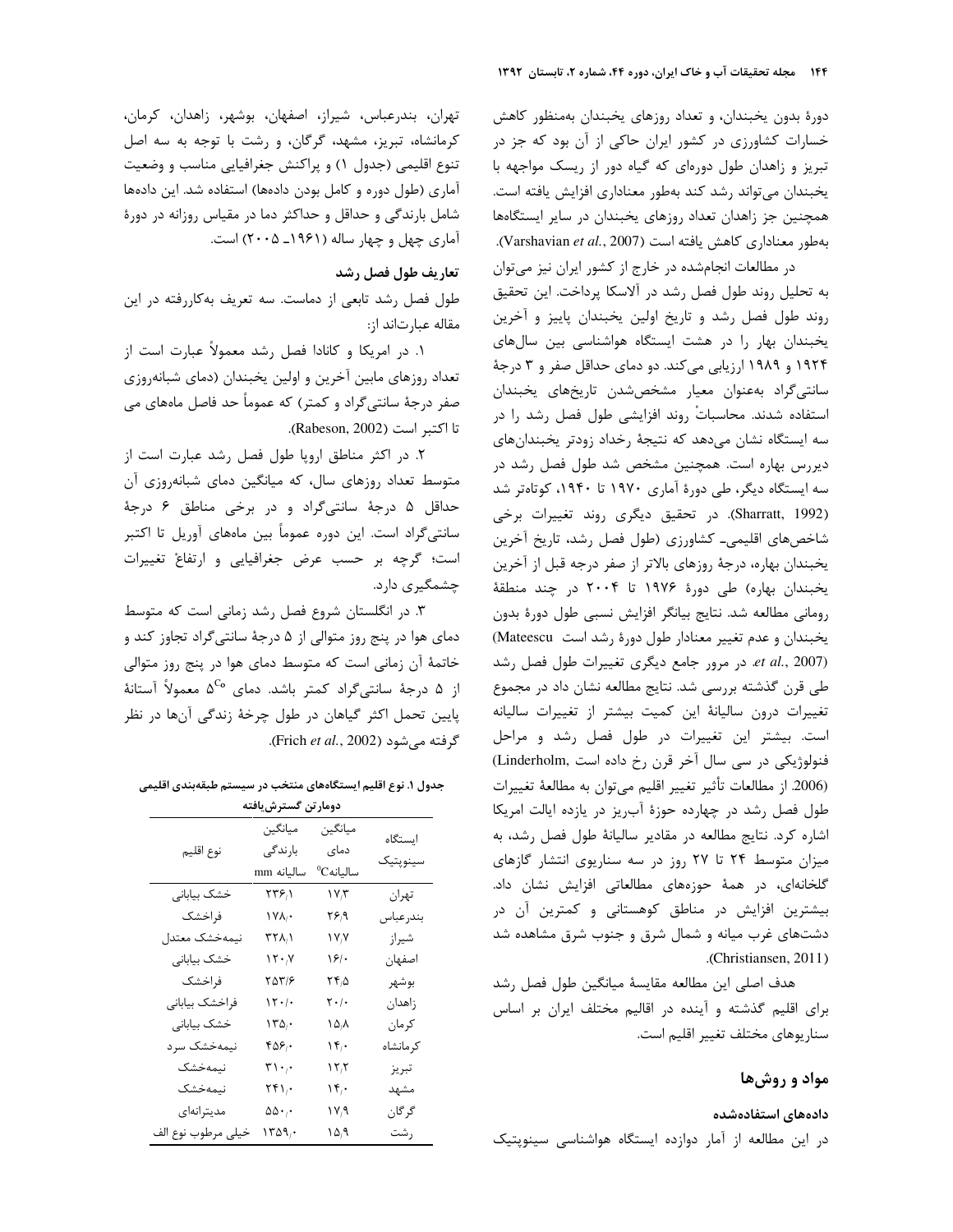تحليل روند

یکی از روشهای متداول جهت تحلیل سریهای زمانی هواشناسی بررسی وجود یا عدم روند در آنها با استفاده از روشهای آماری است. اصولاً وجود روند در سریهای زمانی هواشناسی ممکن است ناشی از تغییرات تدریجی طبیعی و تغيير اقليم يا اثر فعاليت انساني باشد .Brooks and Carrthers) (1953. اثبات وجود روند معنادار در یک سری زمانی بهتنهایی نمی تواند دلیل قاطع بر وقوع تغییر اقلیم در یک منطقه باشد؛ بلكه فرض رخداد آن را تقويت مي كند (Serrano et al., 1999). روشهای آماری متعددی جهت تحلیل روند سریهای زمانی ارائه شده است. این روشها در دو دستهٔ کلی روشهای پارامتری و ناپارامتری قابل تقسیمبندیاند. روشهای ناپارامتری نسبت به روشهای پارامتری کاربردی وسیعتر و چشمگیرتر دارند (Takeuchi et al., 2005). مبنای کلیهٔ روشهای آماری مطرح کردن دو فرضیهٔ صفر (H<sub>0</sub>) و یک (H<sub>1</sub>) و آزمودن آنها بر اساس تکنیکهایی خاص و در نهایت پذیرش یکی از دو فرضیه است. پذیرفتن فرض صفر یعنی عدم روند و پذیرفتن فرض یک یعنی وجود روند معنادار در سری دادهها. آزمون ناپارامتری استفادهشده در این تحقیق شامل آزمون من کندال است.

آزمون من كندال را ابتدا Man (1945) وسيس Kendal (1975) بسط و توسعه دادند (Serrano et al., 1999). این روش بهطور متداول و گسترده در تحلیل روند سریهای هواشناسی به كار مى رود (Turgay and Ercan, 2006). از نقاط قوت اين روش می توان به مناسببودن کاربرد آن اشاره کرد برای سریهای زمانیای که از توزیع خاصی پیروی نمیکنند. تأثیر ناچيز اين روش از مقادير حدّى، كه در برخي سرىهاى زمانى مشاهده می شود، از دیگر مزایای استفاده از این روش است. فرض صفر این آزمون بر تصادفیبودن و عدم روند در سری دادهها دلالت میکند و پذیرفتن فرض یک (رد فرض صفر) دال بر وجود روند در سرى دادههاست. مراحل محاسبة آمارة اين آزمون به شرح زير است:

الف) محاسبهٔ اختلاف مشاهدات متوالی و اعمال تابع علامت و استخراج پارامتر s:

$$
s = \sum_{k=1}^{n-1} \sum_{j=1}^{n} sign(x_i - x_k)
$$
 (1)

ا تعداد مشاهدات سری و  $x_i$  و  $x_k$  بهترتیب دادههای j تعداد مشاهدات سری و  $x_k$ دادههای kk سریاند.

تابع علامت نيز به شرح زير قابل محاسبه است:

$$
z = \begin{cases} +1 & \text{if } (x_i - x_i) > 0 \\ 0 & \text{if } (x_i - x_i) = 0 \\ -1 & \text{if } (x_i - x_i) < 0 \end{cases}
$$
 (7)  $\Delta$   
(4)  $\Delta$   
(5)  $\Delta$   
(6)  $\Delta$   
 $\Delta$   
 $\Delta$   
 $\Delta$   
 $\Delta$   
 $\Delta$   
 $\Delta$   
 $\Delta$   
 $\Delta$   
 $\Delta$   
 $\Delta$   
 $\Delta$   
 $\Delta$   
 $\Delta$   
 $\Delta$   
 $\Delta$   
 $\Delta$   
 $\Delta$   
 $\Delta$   
 $\Delta$   
 $\Delta$   
 $\Delta$   
 $\Delta$   
 $\Delta$   
 $\Delta$   
 $\Delta$   
 $\Delta$   
 $\Delta$   
 $\Delta$   
 $\Delta$   
 $\Delta$   
 $\Delta$   
 $\Delta$   
 $\Delta$   
 $\Delta$   
 $\Delta$   
 $\Delta$   
 $\Delta$   
 $\Delta$   
 $\Delta$   
 $\Delta$   
 $\Delta$   
 $\Delta$   
 $\Delta$   
 $\Delta$   
 $\Delta$   
 $\Delta$   
 $\Delta$   
 $\Delta$   
 $\Delta$   
 $\Delta$   
 $\Delta$   
 $\Delta$   
 $\Delta$   
 $\Delta$   
 $\Delta$   
 $\Delta$   
 $\Delta$   
 $\Delta$   
 $\Delta$   
 $\Delta$   
 $\Delta$   
 $\Delta$   
 $\Delta$   
 $\Delta$   
 $\Delta$   
 $\Delta$   
 $\Delta$   
 $\Delta$   
 $\Delta$   
 $\Delta$   
 $\Delta$   
 $\Delta$   
 $\Delta$   
 $\Delta$   
 $\Delta$   
 $\Delta$   
 $\Delta$   
 $\Delta$   
 $\Delta$   
 $\Delta$   
 $\Delta$ 

, ابطهٔ ۴) | اگر ۱۰∑m n تعداد دادههای مشاهدهای و m تعداد سریهایی است که در آنها حداقل یک دادهٔ تکراری وجود دارد. t نیز بیانگر فراوانی دادهها با ارزش یکسان است. ج) استخراج آمارهٔ z:

$$
z = \begin{cases} \frac{s-1}{\sqrt{var(s)}} & \text{if } s > 0\\ 0 & \text{if } s = 0\\ \frac{s+1}{\sqrt{var(s)}} & \text{if } s < 0 \end{cases}
$$

رابطة ۵)

در آزمون دودامنه، جهت روندیابی سری دادهها، فرض صفر در صورتی پذیرفته میشود که  $|z| \le z$  باشد؛ که  $\alpha$  سطح $z$ معنادار است و برای آزمون در نظر گرفته میشود و Za/2 آمارهٔ نرمال استاندارد در سطح معناداری α/٢ است. در بررسی حاضر این آزمون برای سطوح ۹۵ درصد و ۹۹ درصد به کار رفت. درصورتی که آمارهٔ Z مثبت باشد، روند سری دادهها صعودی و درصورتی که منفی باشد، روند سری دادهها نزولی در نظر گرفته می شود. این آماره برای سطوح اطمینان ۹۵ درصد و ۹۹ درصد به ترتیب برابر است با ۱٫۹۶ و ۲٫۵۸.

# ریزمقیاسنمایی مدلهای گردش عمومی جوّ

مدلهای چرخش عمومی جوّ<sup>`</sup>(GCM) میتوانند اطلاعات جامعی دربارهٔ پاسخ جوّ به افزایش غلظت گازهای گلخانهای فراهم کنند. این مدلها وابسته به زماناند و شبیهسازیهای عددی سهبعدی، شامل حرکات جوّی و تبادلات گرمایی و اندرکنشهای یخ و اقیانوس و خشکی، دارند. مدل استفادهشده در این مطالعه HADCM3 است (جدول ٢) که مركز تحقيقاتي انگلستان آن را نوشته است.

از ورودیهای اصلی این مدلها میزان انتشار گازهای گلخانهای<sup>۲</sup> (SRES) در اتمسفر کرهٔ زمین است که تحت

<sup>1.</sup> General Circulation Model

<sup>2.</sup> Special Report on Emission Scenario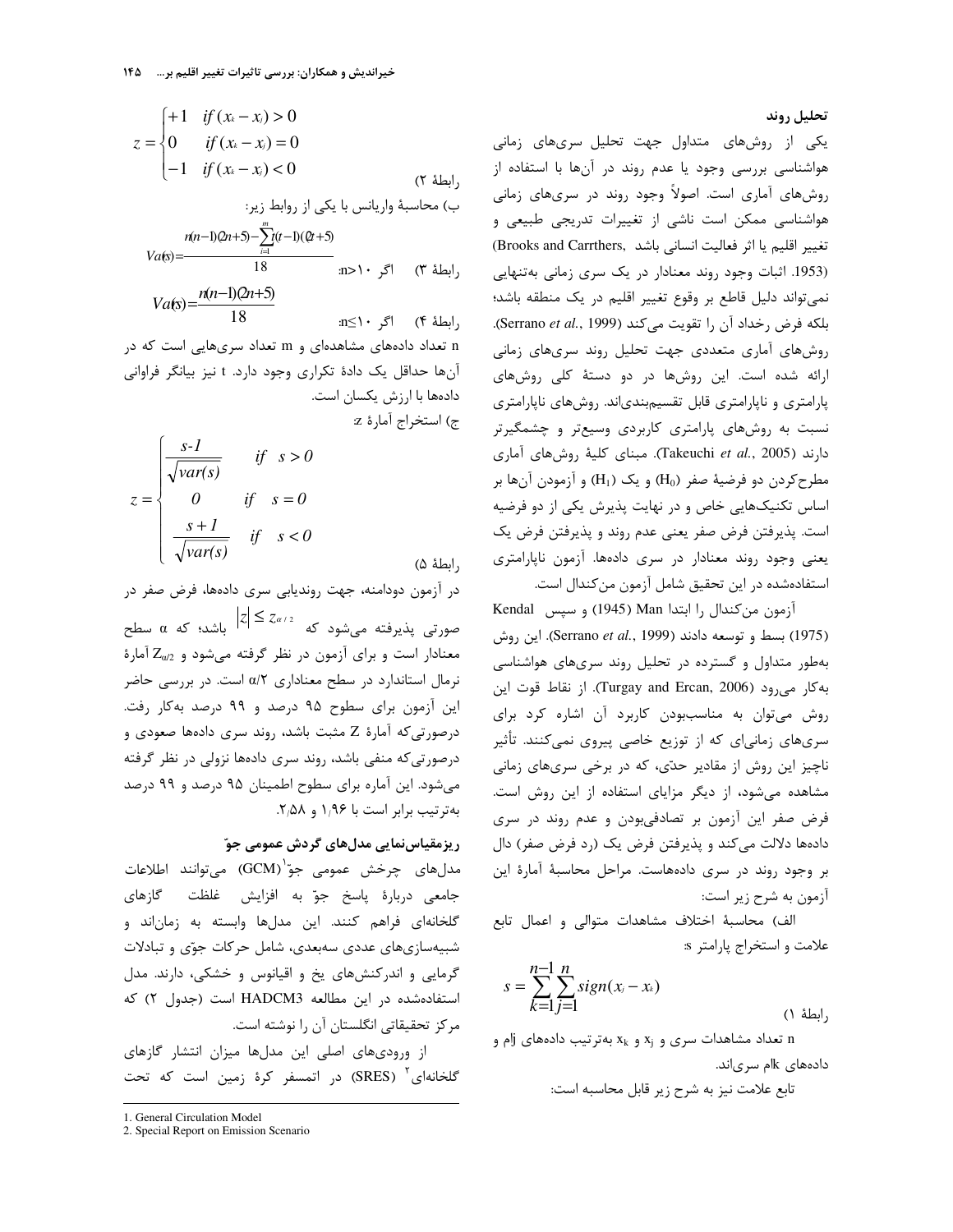جدول ٢. معرفي مدل گردش عمومي جوّ HADCM3

| مرجع                                                      | مدل اقلیمی جهانی ِ نام اختصاری مدل ِ دقت مکانی پسناریوهای انتشار پدورههای شبیهسازی شده |                                   |        |        |
|-----------------------------------------------------------|----------------------------------------------------------------------------------------|-----------------------------------|--------|--------|
| (Gordon <i>et al.</i> , 2000, Pope <i>et al.</i> , 2000), | $Bs*, 2020s,$<br>2055s, 2090s                                                          | A1B, A2, B1 $2.5^{\circ}$ * 3.75° | HADCM3 | HadCM3 |

Baseline

جدول ۳. معرفی سناریوهای انتشار گازهای گلخانهای و فرضهای بهکاررفته در آنها و غلظت یCo <sub>(</sub>بر حسب پیپی|م) در دهههای مختلف (غلظت یCo برای سناریوی پایهٔ ۳۳۴ یی یی)م) (IPCC, 2007a)

|       | غلظت $\rm CO_{2}$ در دهه<br>سناريو                                                                                                                                                                                                                                    |     |                                           |                                     |
|-------|-----------------------------------------------------------------------------------------------------------------------------------------------------------------------------------------------------------------------------------------------------------------------|-----|-------------------------------------------|-------------------------------------|
|       | فرضهاى كليدى                                                                                                                                                                                                                                                          |     | $Y \cdot \Delta \Delta$ $Y \cdot Y \cdot$ | $\mathbf{y} \cdot \mathbf{y} \cdot$ |
| - B 1 | جهانی قابل تحمل، تغییرات سریع در ساختارهای اقتصادی و غیر مادی که شامل افزایش سرمایه و<br>نگرانیهای زیستمحیطی، یک مشارکت جهانی برای مسائل اجتماعی و محیط زیست وجود دارد و برای<br>معرفی تکنولوژی پاک تلاش میشود، جمعیت به ۷ بیلیون در سال ۲۱۰۰ می رسد.                 | ۴۱۰ | ۴۹۲                                       | ۵۳۸                                 |
| A2    | دنیای جداشده، هویت فرهنگی در مناطق مختلف در حال جداشدن است که موجب افزایش غیر<br>یکنواختی و احتمال کاهش همکاریهای بین لمللی میشود. به کاهش خانوادهها و سنّتهای محلی، رشد<br>بالای جمعیت در آن تأکید شده است. توجه کمتری به رشد اقتصادی (۱٫۶۵٪ در سال) و ثروت مادی شده | ۴۱۴ | ۵۴۵                                       | ۷۵۴                                 |

سناریوهای مختلف انتشار به مدل معرفی می شود و هر یک وضعیت گازهای گلخانهای را تا سال ۲۱۰۰ بر اساس فرضهای مختلف وضعیت اقتصادی و اجتماعی و تغییرات رشد جمعیت کرهٔ زمین نشان میدهد. جدول ۳ دو سناریوی استفادهشده در این تحقیق را معرفی می کند.

خروجی مدلهای GCM دقت مکانی و زمانی لازم را برای مطالعات تغيير اقليم منطقهاي ندارد. روشهاى مختلفى براى ریزمقیاس نمایی وجود دارد؛ از جمله روشهای دینامیکی، نظیر مدلهای گردش جوّ منطقهای ( RCM)، و روشهای آماری آ  $(SDSM)$ 

در این مطالعه از روشهای آماری مبتنی بر مولد دادههای هواشناسی استفاده شد. اساس کار مولدها برقراری همبستگی آماری بین متغیرهای اتمسفری بزرگمقیاس و متغیرهای محلی است. از مولد LARS-WG برای ریزمقیاسiمایی آماری استفاده شد. در نسخهٔ پنجم<sup>۳</sup> LARS-WG، که در این تحقیق از آن استفاده شد، از توزیعی نیمهتجربی برای تخمین توزیعهای احتمال چند متغیر اقلیمی استفاده می شود. در نسخهٔ پنجم تعداد بازههای استفادهشده در توزیع نیمهتجربی از ١٠ به ٢٣ افزایش یافت تا نسبت به توزیع دادههای مشاهدهشده حساسیت بیشتری داشته باشد. برای هر متغیر اقلیمی v یک مقدار vi با توجه به احتمال آن  $P_i$  محاسبه مے شود.

ابطة ۶.

 $P(v_{obs} \le v) \ge p_i$  } i= $v_i$  = min{ v \ \ \ \ \ \ ..... N

در رابطة P ۶ احتمال بر اساس دادة مشاهدهشده است برای هر متغیر اقلیمی دو مقدار  $P_0$ و  $P_n$  وجود دارد که  $\{v_{\rm obs}\}$  $v_n = max\{v_{obs}\}\$  و  $P_n = \{v_{obs}\}\$  به ترتیب بر  $v_0 = min\{v_{obs}\}\$ ثابت|ند.

برای تخمین درست مقادیر حدّی متغیرهای اقلیمی چند مقدار :P نزدیک به صفر برای مقدار پایین حدّی متغیرهای اقلیمی و چند P<sub>i</sub> نزدیک به ۱ برای مقادیر بالای حدّی متغیرها در نظر گرفته می شود و بقیهٔ p<sub>i</sub>ها به طور مساوی در مقیاس احتمال توزیع می شوند. برای دمای حداقل و دمای حداکثر هم از دو مقدار نزدیک به صفر و دو مقدار نزدیک به ۱ برای تخمین وقايع حدّى پايين و بالا استفاده مى شود؛ مثلاً Pr=٠/٠١  $P_{n-2} = \cdot \wedge \wedge P_{n-1} = \cdot \wedge \wedge P_{n} = \cdot \wedge \vee$ 

### يافتههاى تحقيق

## بررسی روند طول فصل رشد در اقلیم گذشته

آزمون ناپارامتری من کندال برای تحلیل روند متغیرهای مورد مطالعه اجرا شد و در نهایت آمارهٔ این آزمون بهدست آمد (جدول ۴). آمارهٔ بهدستآمده از این آزمون در سطح معناداری ۹۵ درصد و ۹۹ درصد با آمارهٔ مورد نظر جدول مقایسه شد.

می توان از جدول ۴، بر اساس معناداربودن آمارهها، نتیجه گرفت که طول فصل (تعریف ۱) برای ایستگاههای تهران، شیراز، رشت، کرمانشاه، و زاهدان روندی معنادار و افزایشی دارد. طول فصل رشد (تعریف ۲) برای ایستگاههای تهران، کرمان، و

<sup>1.</sup> Regional Circulation Model

<sup>2 .</sup>Statistical Down-Scaling Model

<sup>3.</sup> Long Ashton Research Station Wethear Generator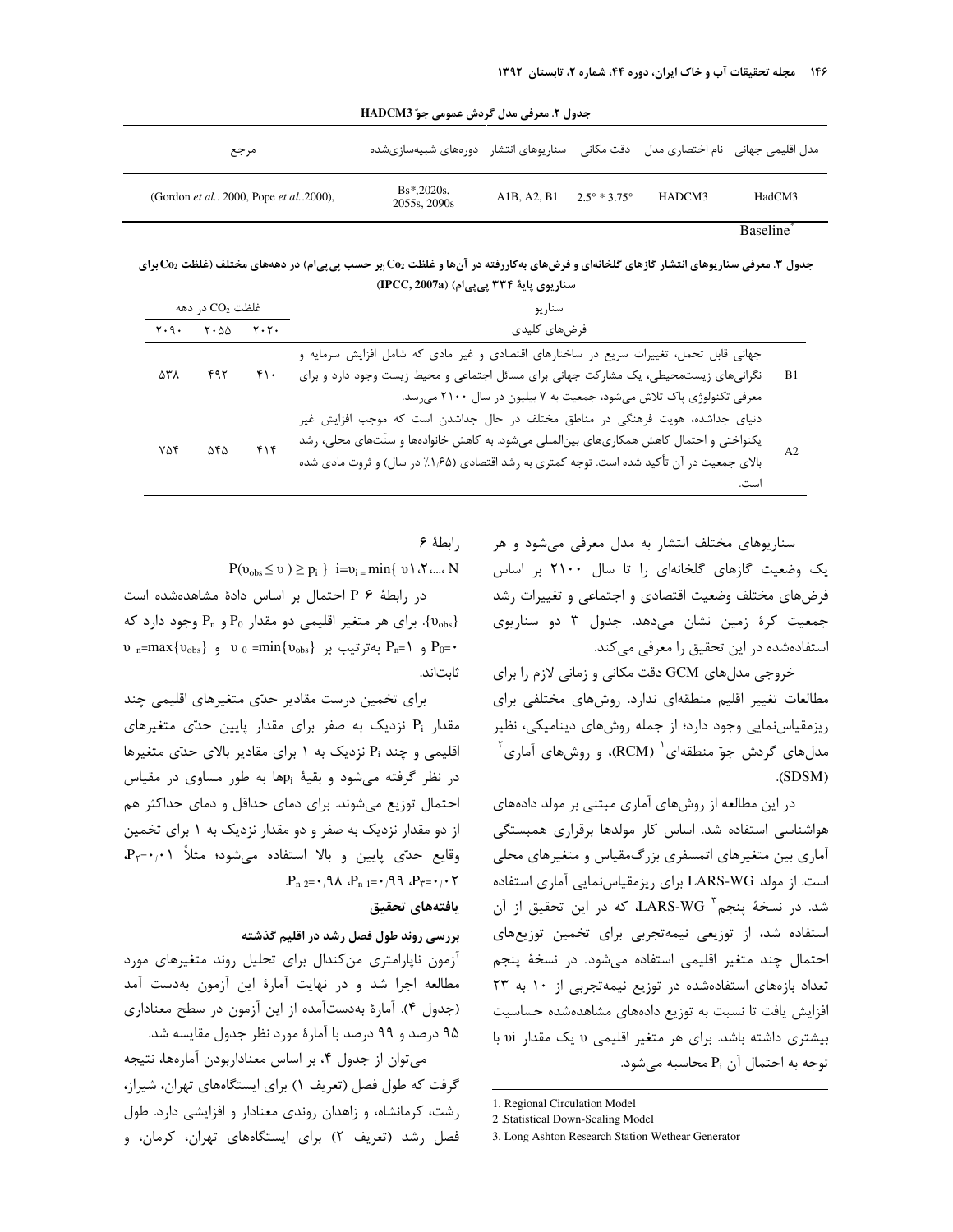کرمانشاه روندی معنادار و افزایشی دارد. طول فصل رشد (تعریف ٣) برای ایستگاههای تهران، گرگان، و زاهدان روندی معنادار و افزایشی دارد. بهطور کلی میتوان نتیجه گرفت طول فصل رشد برای ایستگاه تهران بر مبنای هر سه تعریف روندی افزایشی در اقلیم گذشته داشته است.

### ارزیابی مدل LARS-WG

مدل LARS-WG از سه بخش اصلی کالیبرهکردن مدل، ارزیابی مدل، و شبیهسازی دادههای هواشناسی تشکیل میشود. بهطور کلی، توانمندی مولد دادههای آبوهوایی بر ارزیابی تغییر اقلیم در منطقهٔ مورد مطالعه اثری مستقیم دارد. بنابراین، در ابتدا توانمندی این مدل با استفاده از دادههای ۴۵ سال دیدبانی شدهٔ دوازده ایستگاه سینوپتیک کشور ارزیابی شد. بدین منظور یک سناریوی حالت پایه برای دورهٔ آماری ۱۹۶۱ تا۲۰۰۵ تهیه و مدل LARS-WG بر آن اجرا شد.

دادههای دیدبانی و مدلسازیشده برای دو پارامتر دمای بیشینه و کمینه و ویژگیهای آماری آنهاـ شامل انحراف معیار، میانگین، خطاهای نسبی، و مقدار همبستگی۔ با آزمونهای مختلف، نظیر آزمون t و KS، برای ارزیابی مدل استخراج گردید و برای همهٔ ایستگاههای مورد مطالعه تجزیه و تحلیل شد. نتایج نشان داد توانمندی مدل در مدل سازی دمای بیشینه و کمینه بسيار بالاست (شكل ١)؛ هرچند انحراف معيار مقادير مدل شده اغلب كمتر از مقادير ديدباني شده بود (شكل ٢).

جدول ۴. آمارهٔ z بهدستآمده با استفاده از روش من *ک*ندال

| تعريف ٣                   | تعريف ٢                           | تعريف ١              | طول فصل رشد<br>ايستگاه |
|---------------------------|-----------------------------------|----------------------|------------------------|
| $1.97*$                   | 1,99*                             | <b>٣,٢٨**</b>        | تهران                  |
| $-\cdot$ $\uparrow$ .     | $\mathcal{N}_f \cdot \mathcal{F}$ | $\cdot \wedge$       | مشهد                   |
| $\cdot \wedge \tau$       | ۹۶،                               | $\cdot$ , $\cdot$    | اصفهان                 |
| $\cdot$ ۴۳                | $\cdot \wedge \Delta$             | **۲**                | شيراز                  |
| ۰۶۱                       | $\sqrt{1}$                        | 1/9                  | تبريز                  |
| $\lambda_i \cdot \lambda$ | *۳۵۶                              | $\cdot \wedge \cdot$ | كرمان                  |
| $\overline{\phantom{0}}$  | $\sim$                            | $\equiv$             | بندرعباس               |
| $\cdot$ ,۲۲               | $\cdot \Delta \Lambda$            | **۹۹*                | رشت                    |
| *۸۸*                      | ۰٬۴۶                              | $-1/19$              | گر گان                 |
| $\cdot$ ,9)               | *۱۷/                              | ∗۱,۹۸∗               | کر مانشاہ              |
|                           |                                   | $\sim$               | يوشهر                  |
| 1,98*                     | ۱٬۵۹                              | *۱۸ /                | زاهدان                 |

١. تعريف طول فصل رشد در اين ايستگاه يافت نشد.

\*\* معناداری در سطح ۹۹ درصد \* معناداری در سطح ۹۵ درصد

جدول ۵. نسبت پارامتر مطالعهشدهٔ طول فصل رشد، بارندگی، و دما در اقلیم آینده به اقلیم گذشته در سناریوی A2

| اىستگاە   | v<br>$\frac{1}{L^p}$ (1) | $\frac{LP}{LP}(0)$ | $\frac{LF}{LP}$ (T) | RF<br>RP     | ŦР<br>ŦР                        |
|-----------|--------------------------|--------------------|---------------------|--------------|---------------------------------|
| تهران     | ۱/۰۱                     | $1/\cdot 7$        | ۱۱۰۲                | ۱٬۱۷         | ۱/۰۹                            |
| مشهد      | ۱/۲۳                     | ۱/۰۲               | ۱/۰۳                | ۱۱۴          | ۱/۲۴                            |
| اصفهان    | ۱/۰۴                     | ۱۰۱                | ۱۱۵                 | ١            | $1/\cdot Y$                     |
| شيراز     | ۰/۹۹                     | ۰٬۹۹               | $\blacksquare$      | ۱/۲۹         | $\binom{1}{2}$                  |
| تبريز     | ۰/۹۸                     | ۱/۰۲               | ۱/۰۵                | ۱٬۱۴         | $\binom{1}{2}$                  |
| کر مان    | ۱۹۵.                     | ۱۰۱                | ۱۱۰۴                | ۱۱۲۵         | ۱٬۰۷                            |
| بندرعباس  | ÷,                       | $\sim$             |                     | ۱۱۷۵         | ۱/۳۸                            |
| ر شت      | ۱/۰۳                     | ۱/۰۲               |                     | ۱۱۲۰         | 1/7Y                            |
| گ, گان    | ۰۱۸۶                     | ۱۰۱                |                     | ۱٬۱۳         | $1/\cdot f$                     |
| کر مانشاه | ١                        | ۱/۰۳               | ۱۱۰۴                | ۱/۰۹         | $1/\cdot \Delta$                |
| بوشهر     |                          |                    |                     | ۱۴۰          | ۱٬۰۷                            |
| زاهدان    | ۱/۰۱                     | ۱/۰۲               |                     | $1/\Delta$ . | $\mathcal{N} \cdot \mathcal{N}$ |

| جدول ۶. نسبت پارامتر مطالعهشدهٔ طول فصل رشد، بارندگی، و دما در اقلیم |
|----------------------------------------------------------------------|
| آینده به اقلیم گذشته در سناریوی B1                                   |

| اىستگاە   | $\frac{LF}{LP}(0)$ | LF<br>$\frac{1}{LP}(\mathfrak{N})$ | $\frac{LF}{LP}(0)$ | ٢                          | $\lambda$        |
|-----------|--------------------|------------------------------------|--------------------|----------------------------|------------------|
| تهران     | ۱/۰۲               | ۱/۰۲                               | 1 / 7              | ۱٬۱۷                       | $1/\cdot$ 9      |
| مشهد      | ۱/۰۴               | $1/\cdot 7$                        | ۱۱۰۴               | ۱٬۱۴                       | ۱۱۲۴             |
| اصفهان    | ١                  | $1/\cdot 5$                        | ۱۱۶                | ۱/۳۳                       | $1-\epsilon$     |
| شيراز     | .41                | ۰/۹۹                               |                    | ۱۱۲۹                       | ۱/۰۹             |
| تبريز     | $\cdot$ /99        | $1/\cdot 7$                        | ۱۱۰۶               | ۱٬۱۴                       | ۱٬۱۲             |
| کر مان    | ۱۹۶                | $1/\cdot$ )                        | $1/\cdot 7$        | $\sqrt{\cdot \cdot \cdot}$ | $1/\cdot 5$      |
| بندرعباس  |                    |                                    |                    | ۱۱۲۵                       | ۱/۳۸             |
| , شت      | ۱/۰۲               | ۱/۰۳                               |                    | $1/\zeta$ .                | ۱۱۲۹             |
| گر گان    | ۰۱۸۶               | $1/\cdot 7$                        |                    | ۱/۱۹                       | $1/\cdot 5$      |
| کر مانشاه | ١                  | $1/\cdot 7$                        | $1/\cdot \Delta$   | 1/7V                       | $1/\cdot \Delta$ |
| بوشهر     |                    |                                    |                    | $1/\zeta$ .                | $1/\cdot 7$      |
| زاهدان    | ۱/۰۲               | ۱٬۰۲                               |                    | $\sqrt{\cdot \cdot \cdot}$ | $1/\cdot$ ۴      |

## برآورد طول فصل رشد در چشمانداز ۲۰۲۰ تا ۲۰۵۰ و مقایسهٔ آن با اقليم گذشته

در برآورد طول فصل رشد در اقلیم آینده بیان چند نکته حائز اهميت است:

در اقلیم آیندهٔ ایستگاههای شیراز، زاهدان، گرگان، و رشت تعریف ۳ طول فصل رشد قابل استخراج نیست؛ زیرا بیشتر از

۱. TF: میانگین دما در دورهٔ ۲۰۲۰ تا ۲۰۵۰ و TP: میانگین دما در دورهٔ ۱۹۶۱ تا  $\mathbf{Y} \cdot \cdot \mathbf{A}$ 

۲. RF: میانگین بارندگی در دورهٔ ۲۰۲۰ تا ۲۰۵۰ و RP: میانگین بارندگی در دورهٔ  $Y \cdot 0$  تا ۱۹۶۱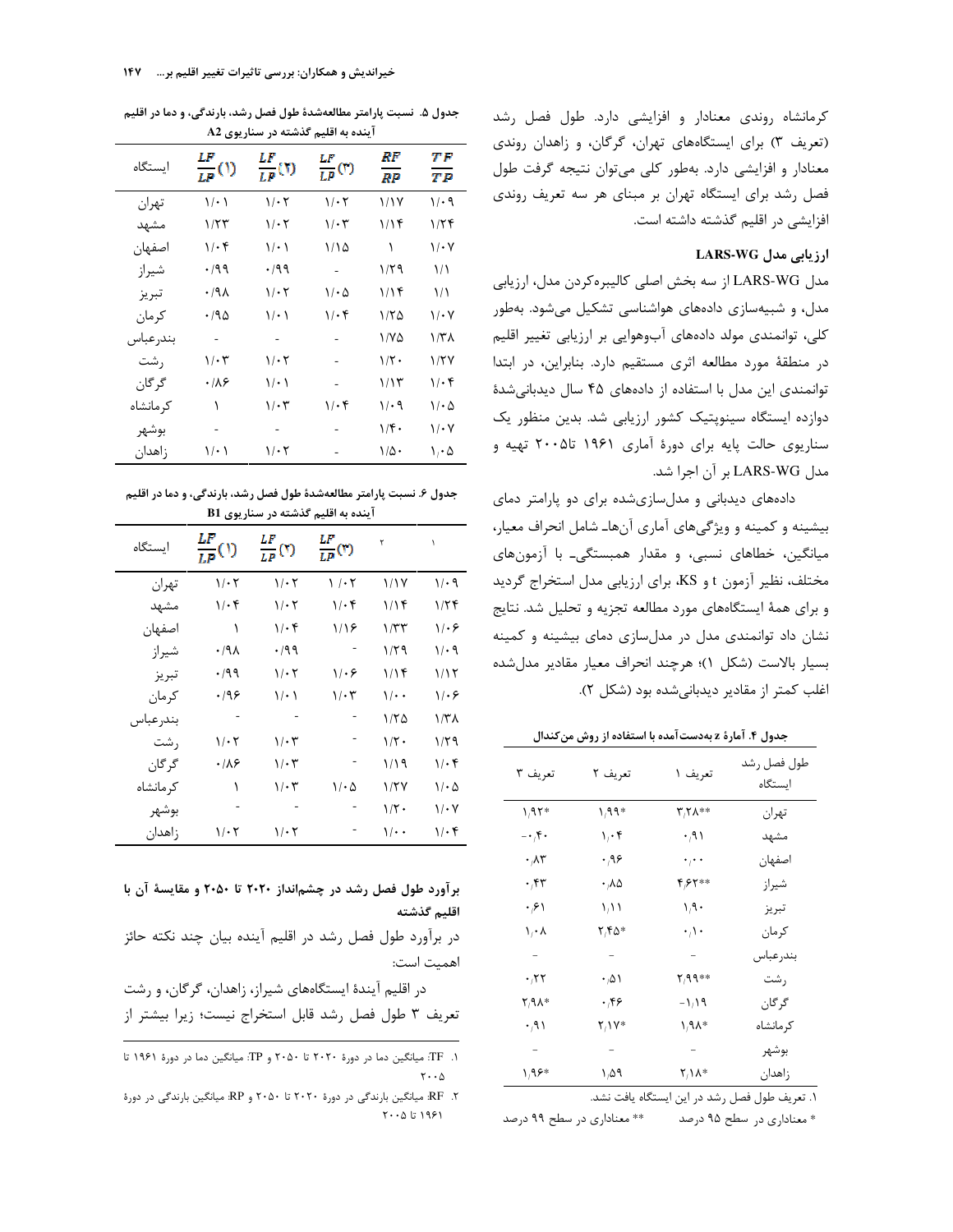چهار روز متوالی دمای کمتر از درجهٔ ۵ سانتی گراد مشاهده نمی شود و در اقلیم فراخشک، که شامل ایستگاه بندرعباس و بوشهر است، هیچیک از تعاریف طول فصل رشد قابل استخراج

نیست. نتایج حاصل از هر سه تعریف طول فصل رشد برای دورهٔ ۲۰۲۰ تا ۲۰۵۰ بر اساس سناریوهای A2 و B1 شبیهسازی و با اقلیم گذشته مقایسه شدند.



شکل ۲. مقایسهٔ واریانس دمای حداکثر و دمای حداقل ماهیانهٔ مشاهدهشده و تولیدشده با مدل LARS-WG

با توجه به جدولهای ۵ و ۶ میتوان نتایج بهدستآمده را به صورت زیر خلاصه کرد:

نتایج جدول حاکی از افزایش دما در همهٔ ایستگاههای مورد مطالعه و افزایش بارندگی در همهٔ ایستگاهها، بهجز ایستگاه کرمان و زاهدان، است؛ که در مقدار بارش تفاوت چندانی در مقايسه با اقليم گذشته مشاهده نمي شود.

الف) مقايسهٔ ميانگين طول فصل رشد برآوردشده (LF) و ميانگين طول فصل رشد مشاهدهشده (LP) (تعريف ١):

ـ سناریوی A2: در چشمانداز ۲۰۲۰ تا ۲۰۵۰ در جدول ۵ مشاهده می شود که در ایستگاه شیراز (LF(1، تبریز، کرمان، و گرگان نیز (LF(1 در مقایسه با (LP(1 با وجود وقوع افزایش دما كاهش يافته است.

ـ سناریوی B1: در جدول ۶ مشاهده میشود که در ایستگاه شیراز (LF(1 تبریز، کرمان، و گرگان نیز (LF(1 در مقايسه با (LP(1 با وجود وقوع افزايش دما كاهش يافته است. در نهایت می توان گفت که این نتایج متناقض و متفاوت بین

ایستگاههای مورد مطالعه در مطالعات قبلی هم دیده می شود؛ مثلاً عزیزی (۱۳۸۷) در تحقیقی که با هدف آشکارسازی تغییر اقلیم در غرب کشور انجام داد دریافت میانگین درجهٔ حرارت روزانه در برخی ایستگاهها روندی کاهشی و در برخی دیگر روندی افزایشی دارد. در حقیقت میتوان گفت این قبیل تفاوتهای مکانی جزء ذات اقلیم بهشمار می روند و توان آشکارسازی این تغییرات جزء مزیتها و قابلیتهای عمدهٔ مدلهای ریزمقیاس نمایی در مطالعات منطقهای و محلی است. ب) مقايسهٔ ميانگين طول فصل رشد برآوردشده (LF) و

ميانگين طول فصل رشد مشاهدهشده (LP) (تعريف ٢):

ـ سناریوی A2: در جدول ۵ مشاهده میشود که در ايستگاه شيراز (2)LF در مقايسه با (2)LP با وجود وقوع افزايش دما كاهش يافته است.

ـ سناریوی B1: در جدول ۶ مشاهده میشود که در ايستگاه شيراز (2)LF در مقايسه با (2)LP با وجود وقوع افزايش دما كاهش يافته است.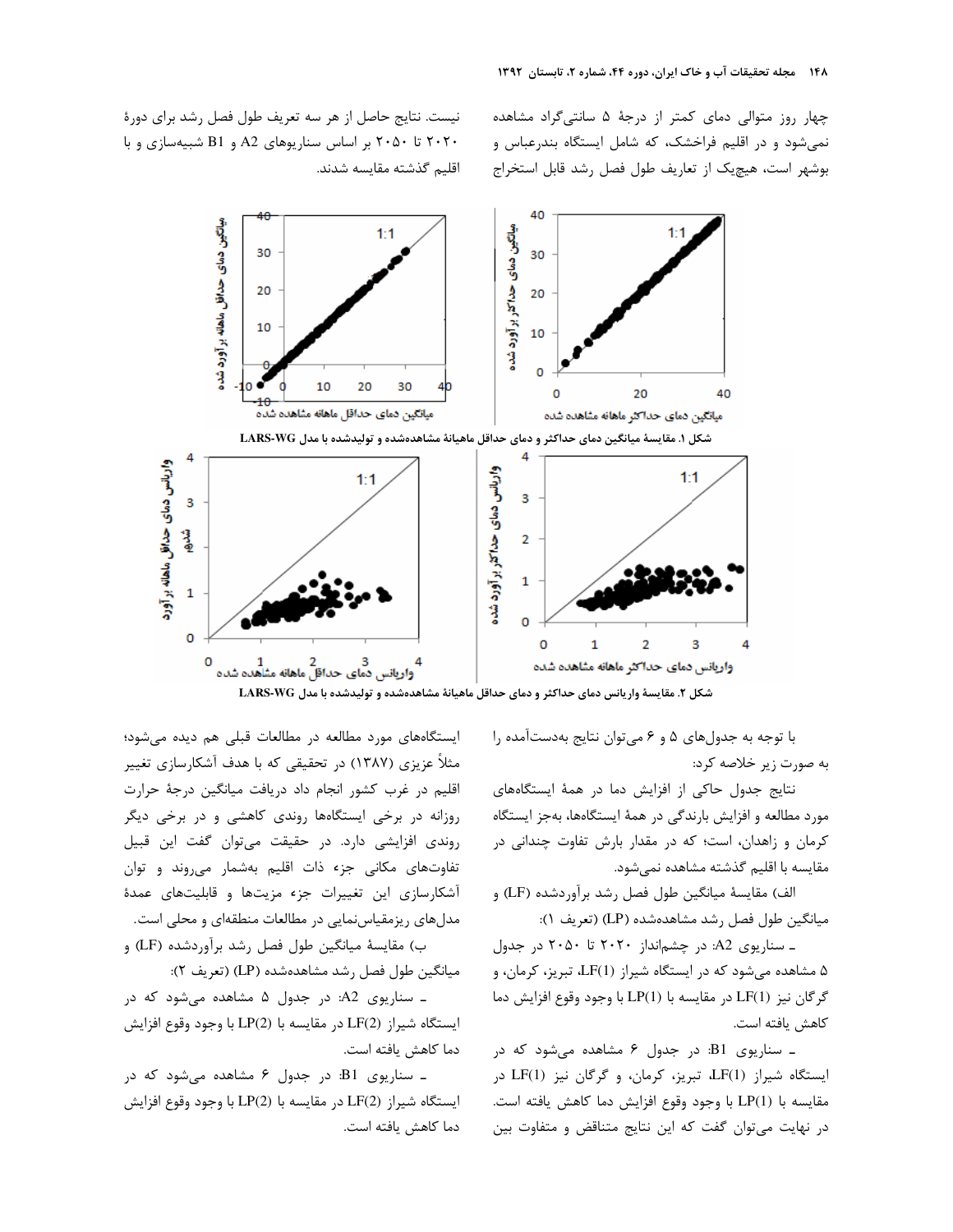

شكل ٣. مقايسة طول فصل رشد، تعريف ١ (=1)، تعريف ٢ (=2)، تعريف ٣ (=3) اقليم گذشته و آينده ٢٠٢٠ تا ٢٠٥٠ (سناريو A2)



ج) مقايسهٔ ميانگين طول فصل رشد برآوردشده (LF) و ميانگين طول فصل رشد مشاهدهشده (LP) (تعريف ٣):

ـ سناریوی A2: برای همهٔ ایستگاههایی که تعریف مذکور صادق است افزایش پیشبینی میشود.

ـ سناریوی B1: برای همهٔ ایستگاههایی که تعریف مذکور صادق است افزایش پیشبینی میشود.

### نتيجەگيرى

با توجه به شکلهای ۳ و۴ مشاهده می شود که (LF(1 مبتنی بر سناریوی A2 برای دورهٔ ۲۰۲۰ تا ۲۰۵۰ در ایستگاههای مشهد، تهران، اصفهان، رشت، و زاهدان بهترتیب ١٣، ١٢، ٩، ١١، و ٧ روز افزایش و در ایستگاههای تبریز، کرمان، و گرگان بهترتیب ۵،

۰۷ و ۳۰ روز کاهش را در مقایسه با اقلیم گذشته (LP(1 نشان میدهد. برای سناریوی B1 در دورهٔ ۲۰۲۰ تا ۲۰۵۰ این متغیر در ایستگاههای مشهد و تهران و رشت بهترتیب ۸ و ۵ و ۷ روز افزایش و در ایستگاههای کرمان و گرگان بهترتیب ۹ و ۴۸ روز كاهش در مقايسه با اقليم گذشته داشت. (LF(2 تحت سناريوي A2 در همهٔ ایستگاهها بهجز ایستگاه شیراز، که اختلاف معناداری دیده نمیشود، بین ۶ تا ۱۰ روز افزایش این متغیر مشاهده می شود. همچنین تحت سناریوی B1 در دورهٔ ۲۰۲۰ تا ٢٠۵٠ متغير مذكور براى همهٔ ايستگاهها بهجز شيراز بين ۴ تا ١٢ روز افزايش مى يابد. (LF(3 مبتنى بر سناريوى A2 در ایستگاههای تهران و مشهد و اصفهان بهترتیب ۱۶ و ۲۴ و ۴۸ و در ایستگاههای تبریز و کرمان و کرمانشاه ۱۸ روز افزایش را در